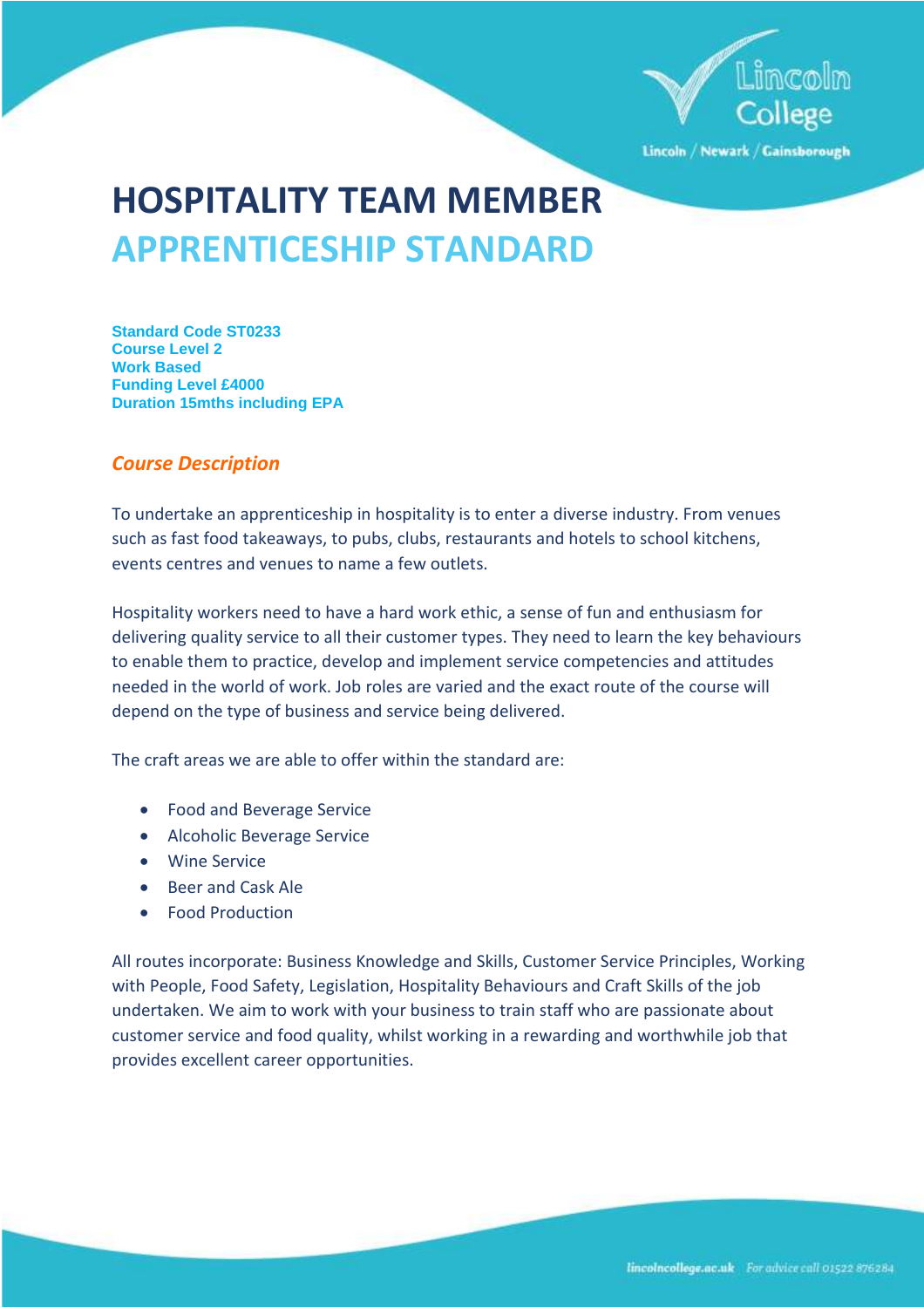# *Off the Job Training*

A key requirement of an Apprenticeship is Off-the-job training. This must make up at least 20% of the apprentice's contracted hours, over the total duration of the apprentice's planned training period. Off-the-job training must be directly relevant to the apprenticeship standard and must take place within the apprentice's normal working hours. The new learning must be documented and reflected on through the Learner Journal on their e-portfolio.

# *Entry Requirements*

The Apprentice will need to be in a relevant role and show a willingness to undertake the knowledge, skills and behaviours required. Apprentices without Level 1 English and maths will need to achieve this level and take the test for Level 2 English and Maths prior to taking the end-point assessment. They will also need to be prepared to attend a block study period for Maths and English if this is required.

Once they have been accepted on to the programme all apprentices will be required to attend a Lincoln College Induction. Apprentices will require access to a tablet/computer to access their e-portfolio.

### *Knowledge, Skills and Behaviours*

#### **KNOWLEDGE**

**Industry Knowledge**: **All hospitality team members must have the following introductory knowledge**

- Understand what hospitality means.
- Appreciate the importance of hospitality behaviours.
- Know the range of businesses and establishments that make up the hospitality industry.

## **Core Hospitality**: **All hospitality team members must have the following core hospitality knowledge, skills and behaviours**

#### **KNOWLEDGE:**

#### **Customer:**

- Recognise customer profiles in hospitality and how customers have different needs.
- Understand the importance of meeting, and where possible, exceeding customer expectations.
- Understand the importance of receiving and dealing with customer feedback.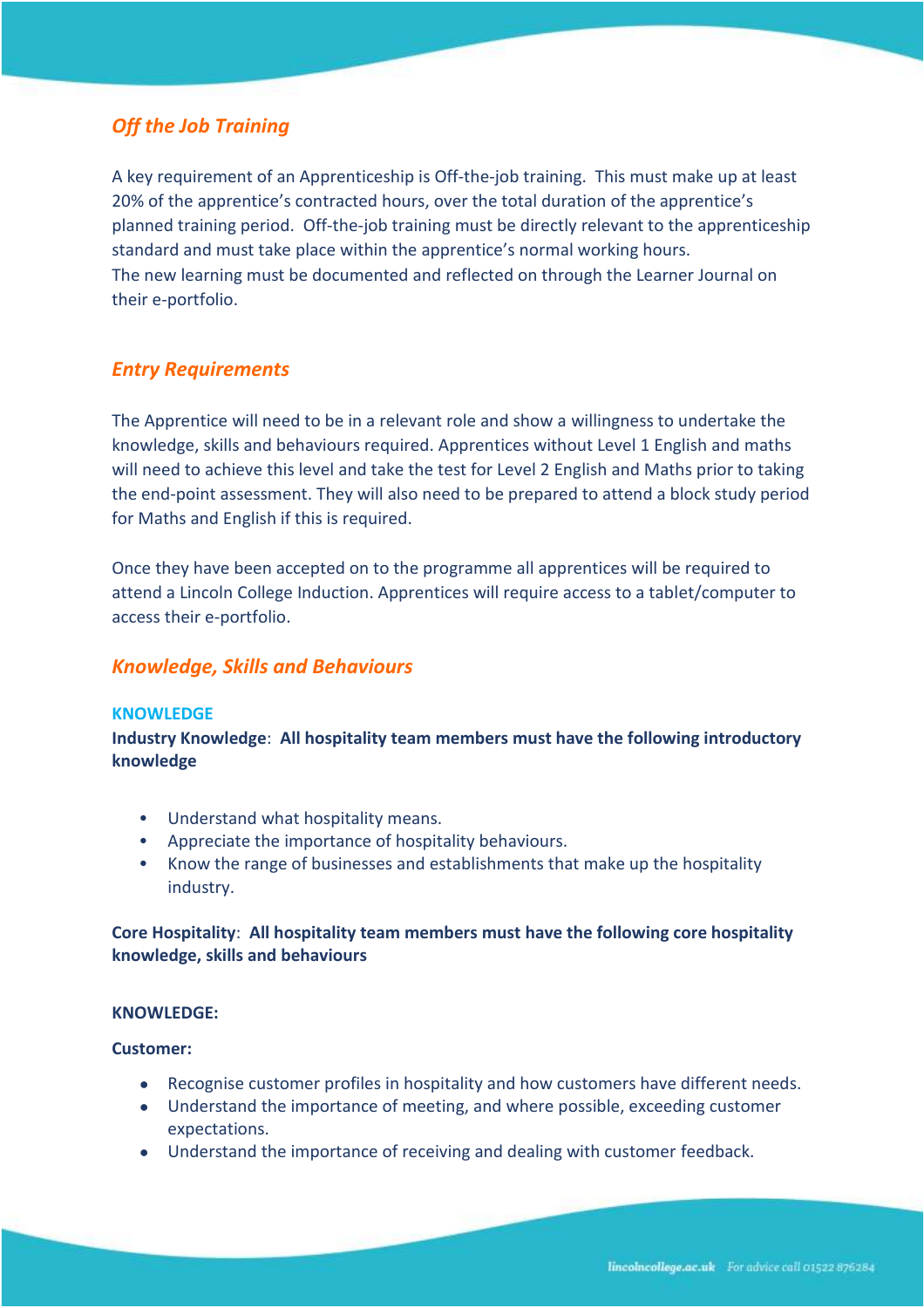#### **Business:**

- Know the business vision and values.
- Know how own role can minimise unnecessary financial loss.
- Understand how personal discipline in approach to work, can have an impact on the business/ brand reputation.
- Know the products / services that are offered by the business.
- Know how the business aims to increase its market share and compete against its main competitors.
- Understand how the use of technology can enhance customer service and productivity in hospitality businesses.
- Recognise and understand legislative responsibilities relating to the business and the products and / or services it offers.

#### **People:**

- Understand the importance of using appropriate methods of communication.
- Know how to support and influence the team positively.
- Understand how to work with people from a wide range of backgrounds and cultures.

#### **First line supervision / Team leading**

• Understand how to support the supervision of team members for example new and junior employees to assist line manager.

#### **SKILLS**

#### **Customer:**

- Clear and engaging communication.
- Deliver excellent customer service in line with the business/brand.
- Check that customers are satisfied with products and services.

#### **Business:**

- Perform activities to positively promote business/brand.
- Carefully handle payments and transactions.
- Prepare and organise own work.
- Clearly communicate relevant and useful information on products and services.
- Actively promote the unique selling points of the business.
- Use technology appropriately and efficiently.
- Comply with legal requirements.
- Work in a way that minimises negative effects on the environment.

#### **People:**

- Communicate accurately and effectively.
- Support team members to ensure that the products and services delivered are of a high quality.
- Put people at ease.

#### **First line supervision / Team leading**

• Contribute to meetings and planning shifts.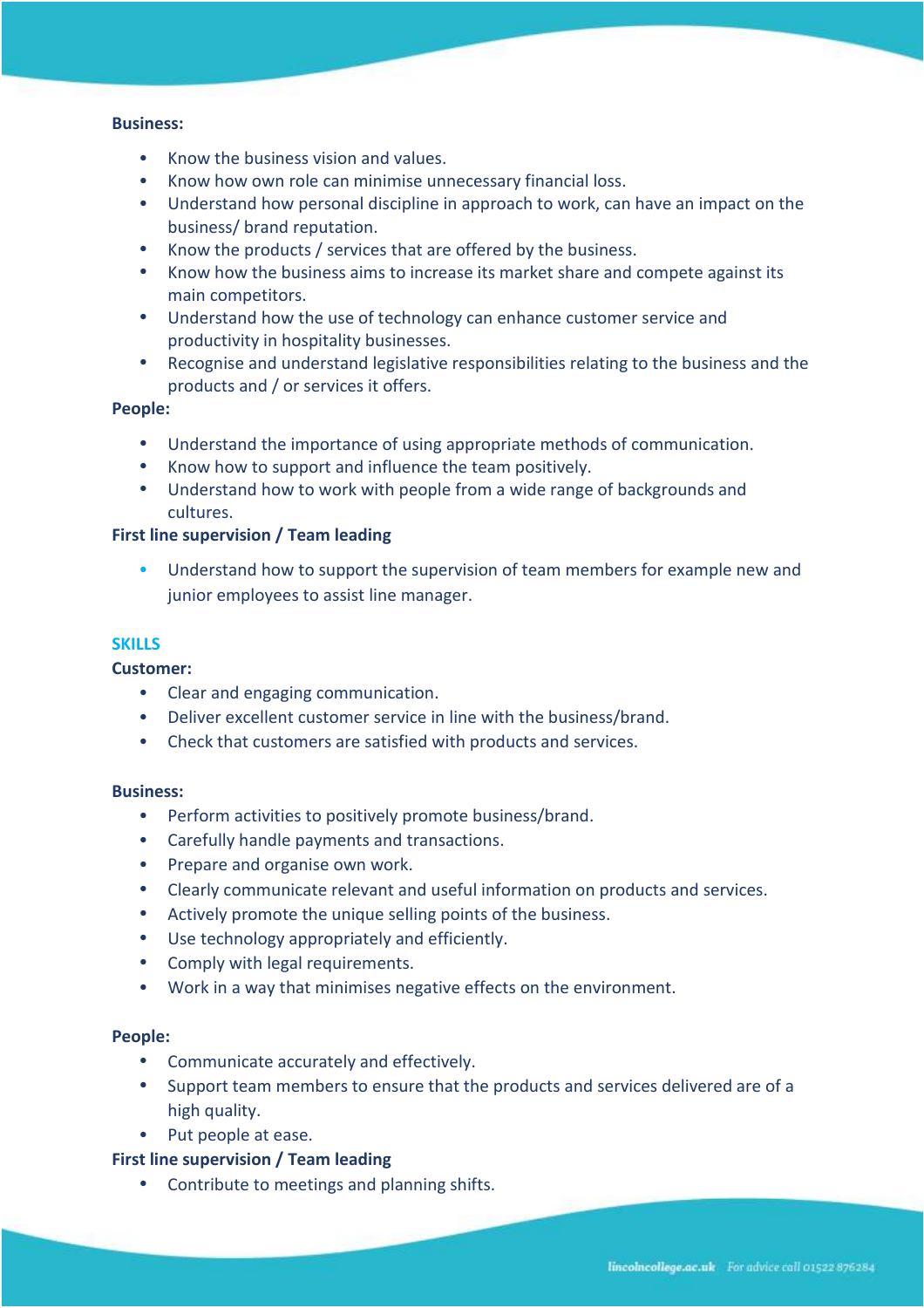#### **BEHAVIOURS**

#### **Customers:**

- Use own initiative.
- Take an enthusiastic and positive approach.
- Take feedback from customers seriously.

#### **Business:**

- Proactively support the reputation of the business.
- Carry out activities with consideration of their cost and value.
- Organise own work.
- Confidently demonstrate a belief in the products/services.
- Demonstrate personal commitment to minimising the negative effect on the environment.

#### **People:**

- Take a friendly and outgoing approach.
- Demonstrate pride in own role.
- Operate in a fair and professional manner.
- Put people at ease.

#### **First line supervision / Team leading**

• Demonstrate the ability and confidence to deputise.

# **Hospitality specialist - Hospitality team members must select from one of the following specialist functions that we are able to offer:**

- Food and beverage service.
- Alcoholic beverage service (apprentices that specialise in alcoholic beverages select one of the following options:
	- o Wine Service
	- o Beer/Cask Ale.
- Food production

## *Assessment*

Assessment is done through a combination of practical tasks, written assignments, oral discussions and online tests throughout the programme.

- One to one support from a dedicated, professional assessor/instructor allocated to the learner for the duration of the programme.
- Work based assignments and projects to be completed in an e-portfolio.
- Case studies and in College course days as and when required for each learner. Two to five days typically.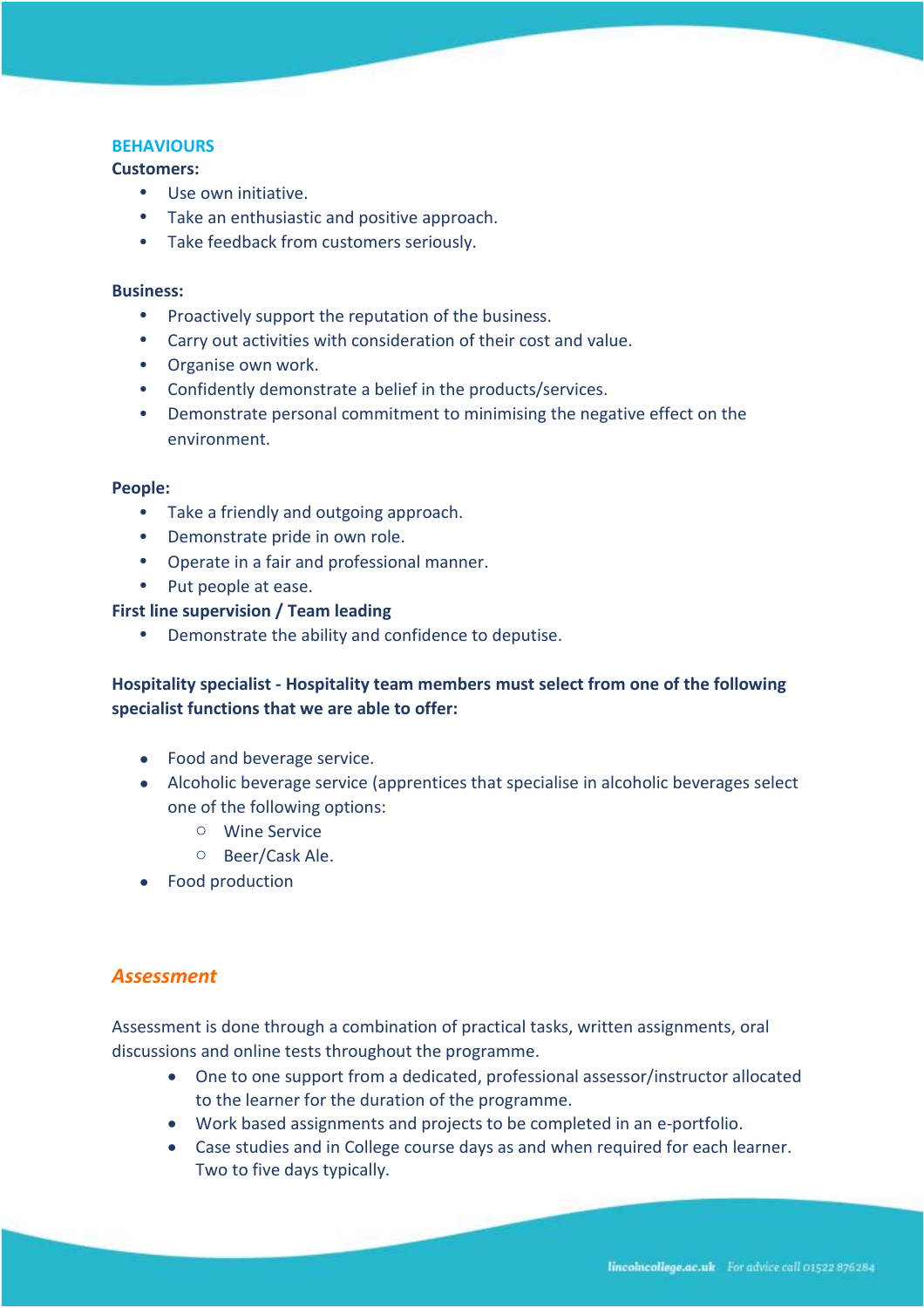- Job shadowing and mentoring.
- Employer led in-house training for mandatory subjects (e.g. Safeguarding, HACCP and Food Safety, Health and Safety, Legal Requirements such as Licensing Law and Trades Descriptions).
- Independent learning and research as directed by the assessor, relevant to the area of study and looking at the range of Hospitality businesses.
- Review of progress every 4-10 weeks with the Apprentice, Manager and Assessor, evaluating and contributing to what has been learnt and what the next steps to take are.

## *End Point Assessment*

#### **End Point Assessment**

There will be an End Point Assessment (EPA) as the final stage of an Apprenticeship. The Apprentice must demonstrate their learning to an independent end point assessor and the overall grade available is distinction, pass or fail.

#### **Assessment methods are:**

- **Test:** The test will present the candidate with a range of real-life scenarios about which the learner will have to answer questions in a multiple-choice format within 90 minutes. The assessment will normally be undertaken in the workplace, under controlled conditions. Questions will draw from the knowledge and skills elements of the standard. There is an option for a pass or distinction, and it is our aim to enable the apprentice to develop the necessary skills to achieve a distinction.
- **Practical Observation:** A three-hour observation of the apprentice. This will be in their working environment. It will involve covering a range of tasks and can be split to cover preparation and service.
- **Business project**: This section will comprise a project looking at an idea/opportunity to make improvements to the business. It will require a research phase and will be presented to the employer and End Point assessor.
- **Professional Discussion**: A 40-minute structured meeting. The discussion will focus on the skills and knowledge gained on the programme.

## *Qualifications*

You will be working towards gaining the following qualification: Apprenticeship in Hospitality Team member College course certificate covering Food Safety, Health and Safety, Legislation and Licensing, the Principles of Customer Service and Product Knowledge.